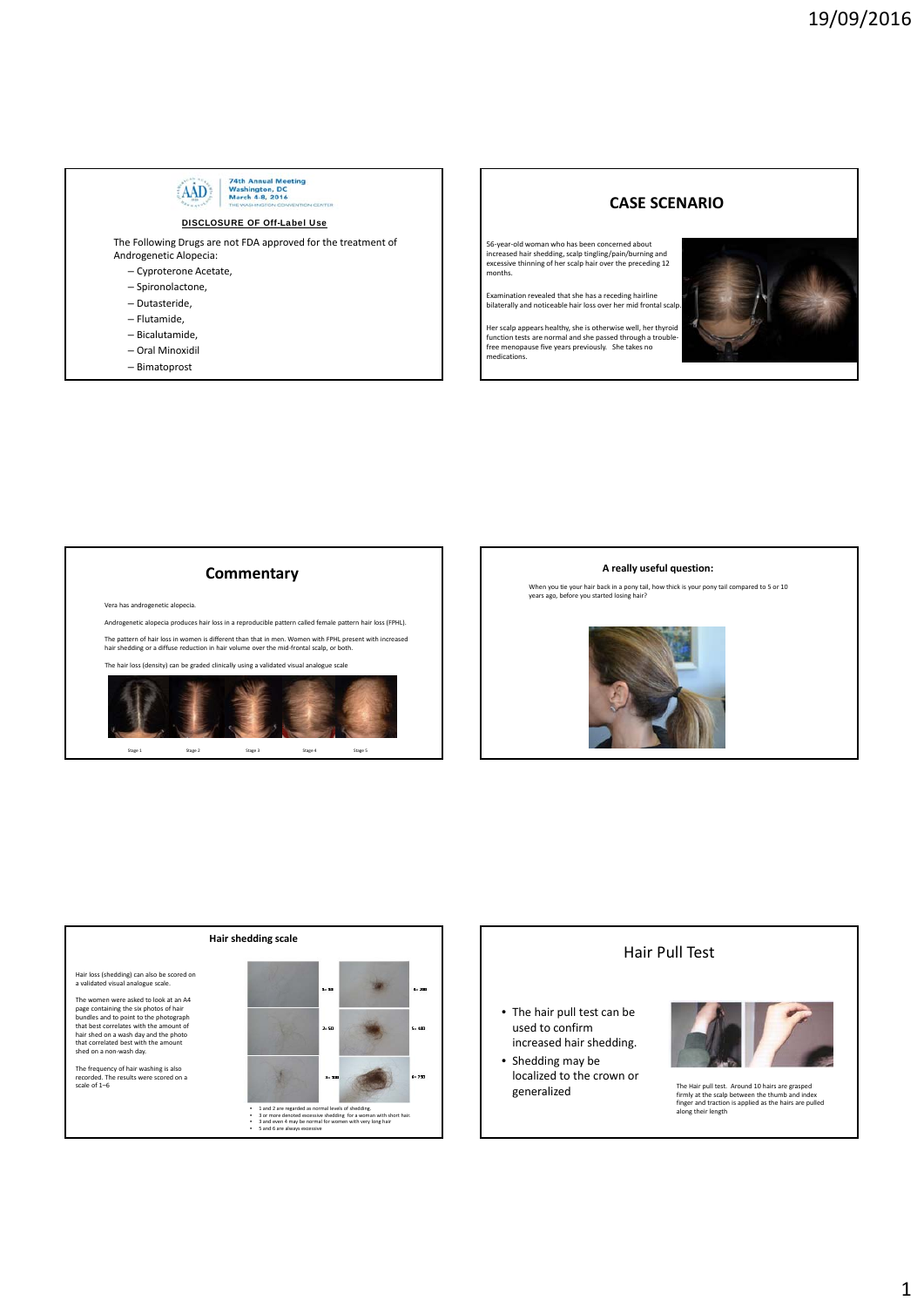# Differential Diagnosis

- So-called senescent or age-related alopecia has been postulated as a distinct entity but evidence for this is lacking.
- Chronic telogen effluvium (CTE) is an important differential diagnosis in women with increased hair shedding but no visible baldness. CTE is a distinct clinical entity that does not evolve into FPHL and is due to a variance in the range of anagen duration rather than shortening of anagen, as seen in FPHL. • CTE can be excluded in this case.



Do you have any questions?

What is this the diagnosis? Is this common? No‐one else in the family has it! Why did I get this? Do I need any tests? What is happening to my hair? Do I need to treat it? What happens if I do nothing? What are the treatments options? How long does the treatment take? Will I need to be on treatment for life? How does the treatment work? Are there any side effects? How much hair will I regrow? Will the shedding stop? What if the treatment doesn't work? Should I have a transplant? Will my daughter be affected? When should I send her along? What else can I do? Vitamins? Shampoos? Volumizers? Top Piece/Wigs?

## Is this common?

- FPHL is common and has a negative impact on a woman's quality of life.
- In Australia, there are estimated to be about 2,000,000 women with stage 2 and 700,000 with stage 3 severity hair loss.
- Hairdressers spend half their working week setting hair for women with stage 4 and 5 FPHL

| Age       | Hair Thickness |          |          |          |         |       |               |
|-----------|----------------|----------|----------|----------|---------|-------|---------------|
|           | Stage 1        | Stage 2  | Stage 3  | Stage 4  | Stage 5 | Total | $1 - Stage 1$ |
| 5.9       | 721100%        |          |          |          |         | 72    | $\sim$        |
| $20 - 29$ | 50 (88%)       | 5(9%)    | 1(25)    | 1(256)   |         | 57    | 7(12.35)      |
| $30 - 39$ | 73 (83%)       | 14 (16%) |          | 1(15)    |         | 88    | 15 (17.0%)    |
| $40 - 49$ | 91 (75%)       | 28 (23%) |          | 3(256)   |         | 122   | 31 (25.4%)    |
| $50 - 59$ | 106(72%)       | 29 (20%) | 11 (7%)  | 1 (1%)   |         | 147   | 41 (27.9%)    |
| $60 - 69$ | 73 (59%)       | 37 (30%) | 11 (9%)  | 2(256)   | 1(15)   | 124   | 51 (41.1%)    |
| $70 - 79$ | 58 (46%)       | 35 (28%) | 24 (19%) | 6 (5%)   | 2(256)  | 125   | 67 (53.6%)    |
| $>= 80$   | 23 (43%)       | 15 (28%) | 8 (15%)  | \$ (15%) |         | 54    | 35 (57.4%)    |
| Total     | 474166%)       | 163(23%) | 55/850   | 22 (3%)  | 3(0.45) | 717   | 247 (32.2%*)  |

### No‐one else in the family has it! Why did I get this?

- FPHL has a complex poly genetic aetiology, being associated with several genes involved in androgen metabolism or oestrogen activity, including those for oestrogen receptor beta and aromatase.
- Epigenetic phenomenon are also likely to be involved.
- Androgen binding to hair follicle androgen receptors is important in the pathogenesis

## Do I need any tests?

- Systemic androgen excess (virilisation or iatrogenic), thyroid disease and iron deficiency are potential aggravating factors that accelerate hair loss.
- Treatment of thyroid disease or iron deficiency alone will not regrow hair
- FPHL is associated with metabolic syndrome, NIDDM, hypercholesterolaemia and hypertension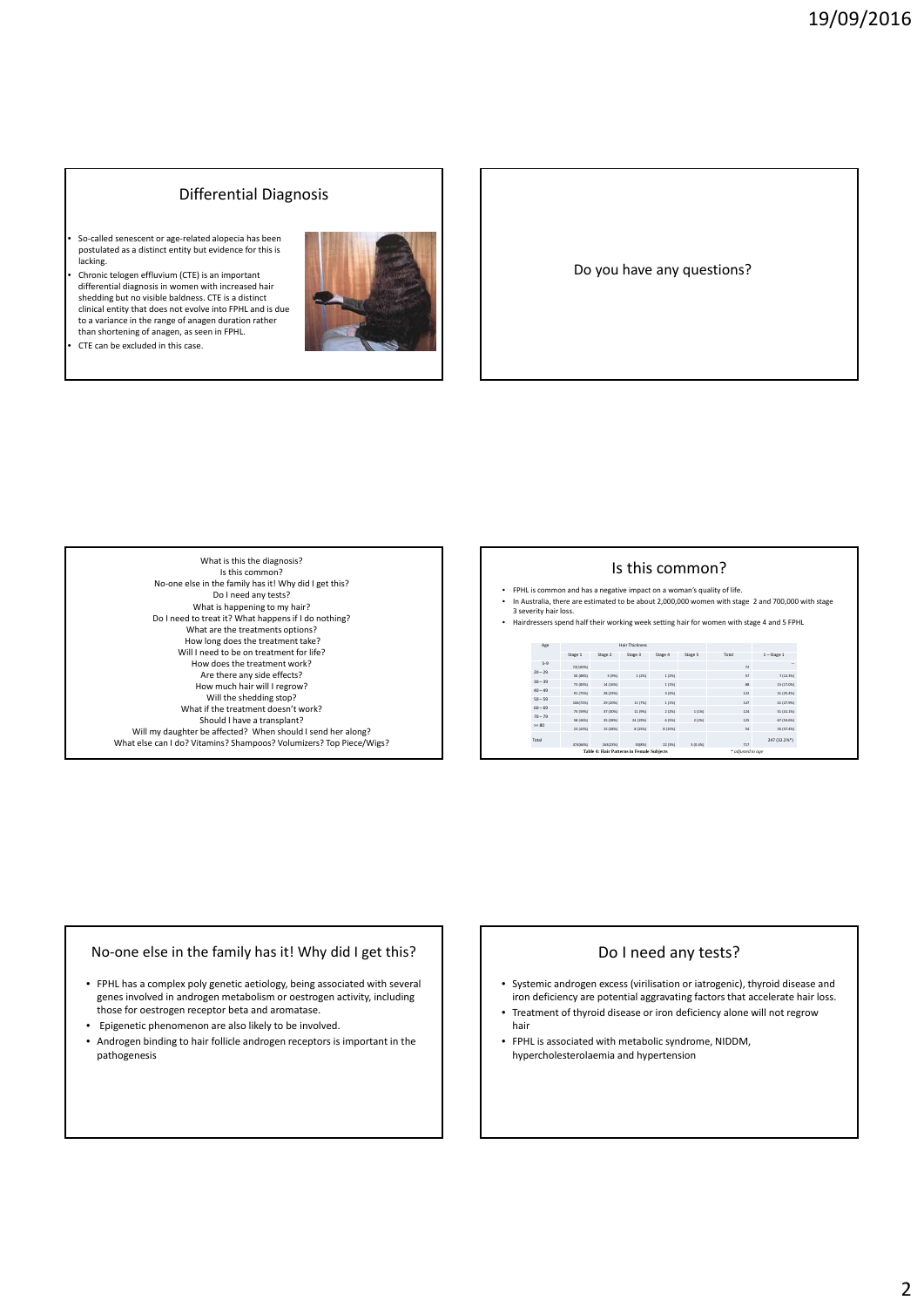







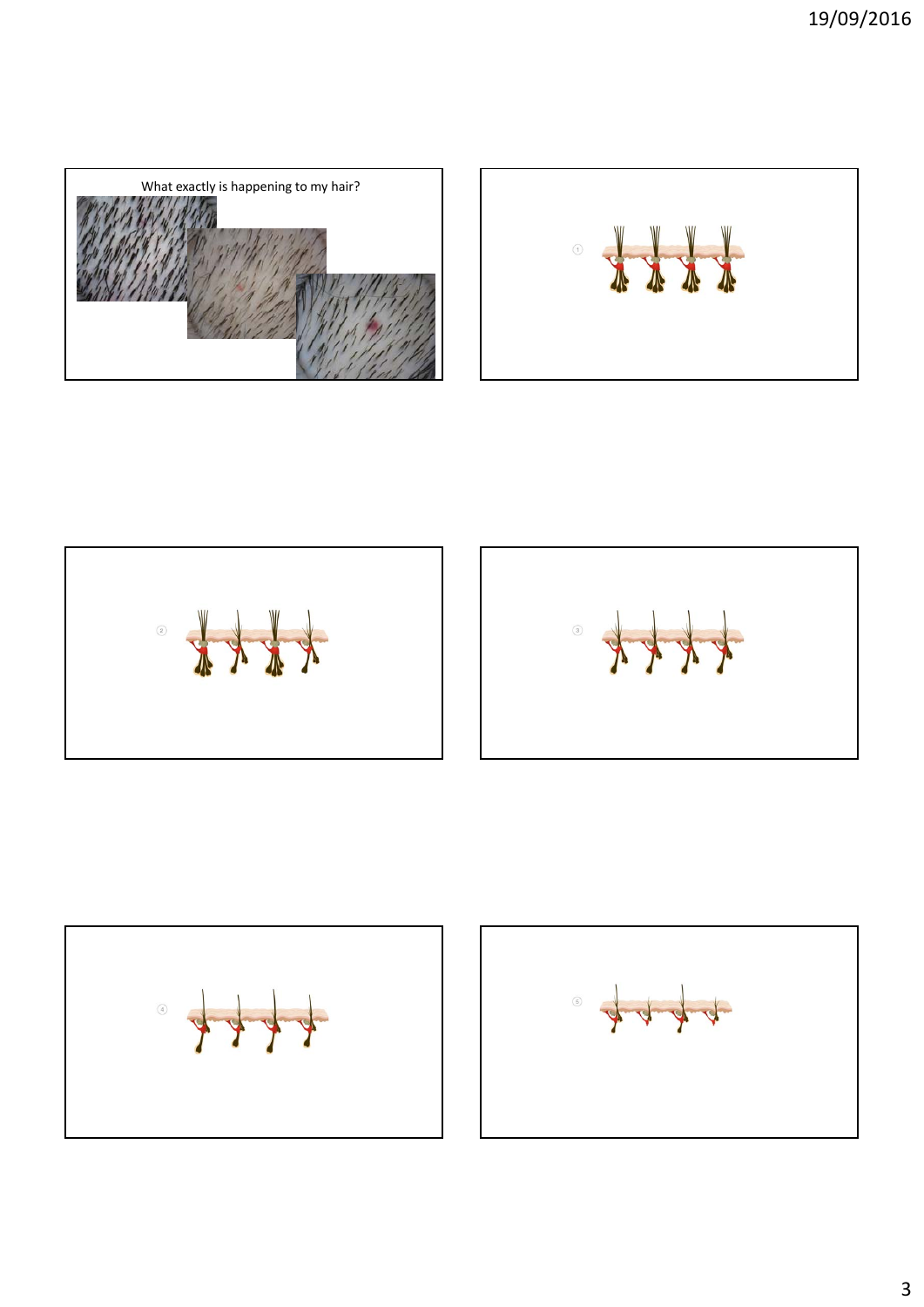







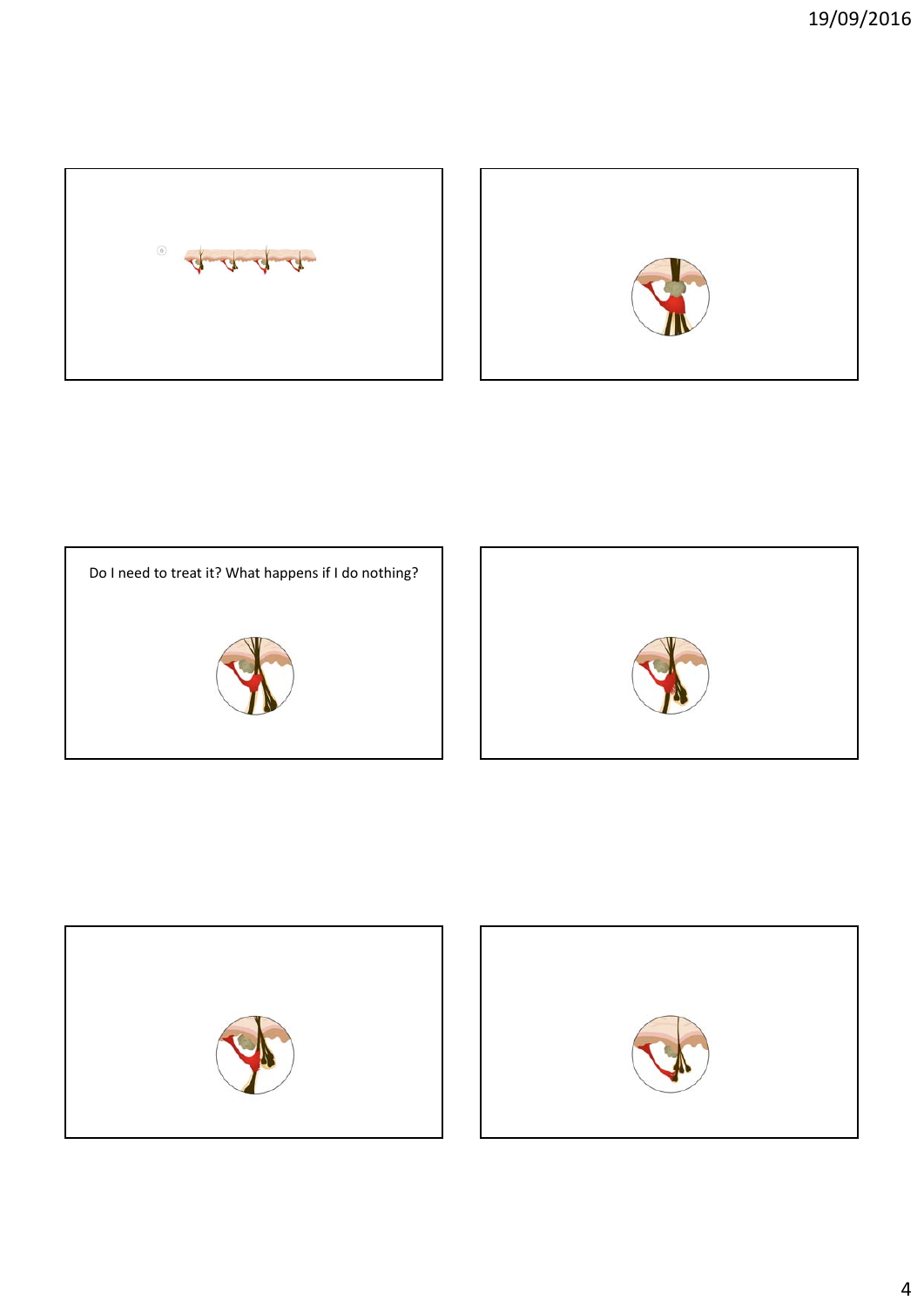



# What are the treatments options?

- Treatment of FPHL involves use of oral antiandrogens such as spironolactone or cyproterone acetate to arrest progression of hair loss, and use of topical minoxidil 2% or 5% solution to stimulate hair regrowth.
- For patients intolerant of or unresponsive to these agents finasteride, dutasteride, flutamide or bicalutamide are alternatives
- None of these agents are FDA approved for the treatment of hair loss
- Flutamide and Bicalutamide require careful monitoring of liver function.





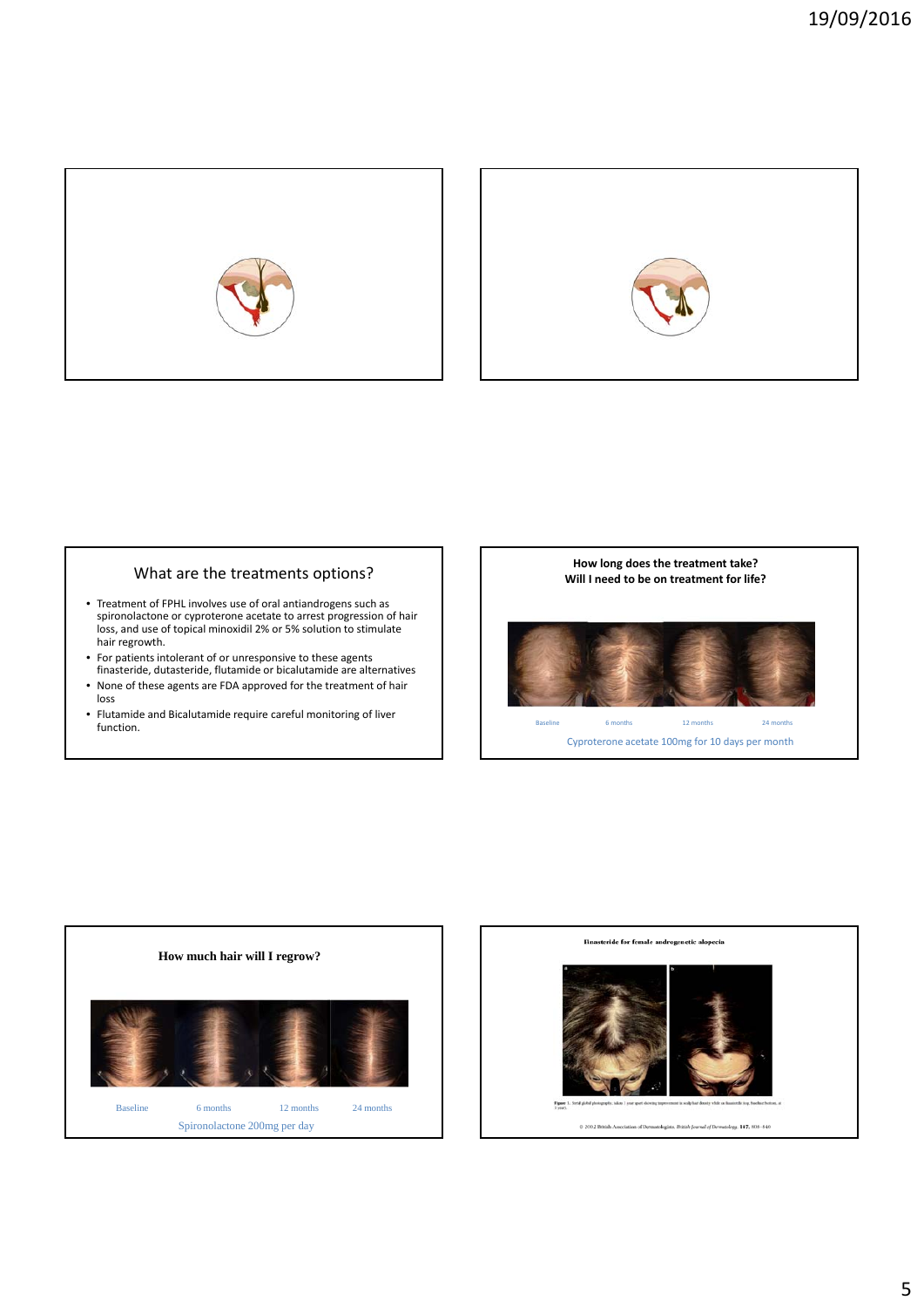







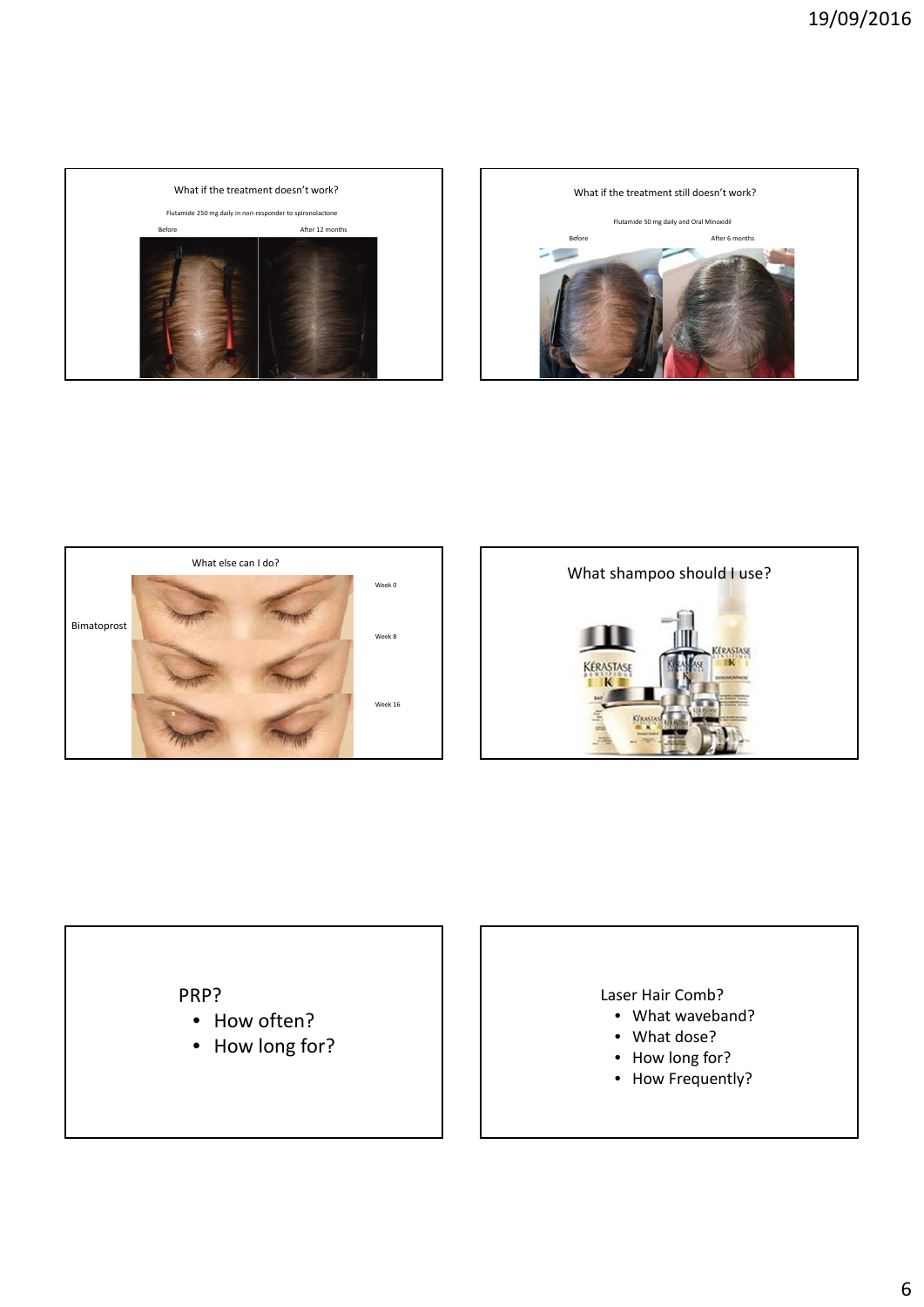





So what did I prescribe this woman?

Spironolactone 25 mg, Minoxidil 0.25 mg capsule, Once daily and review at 3 and 6 months



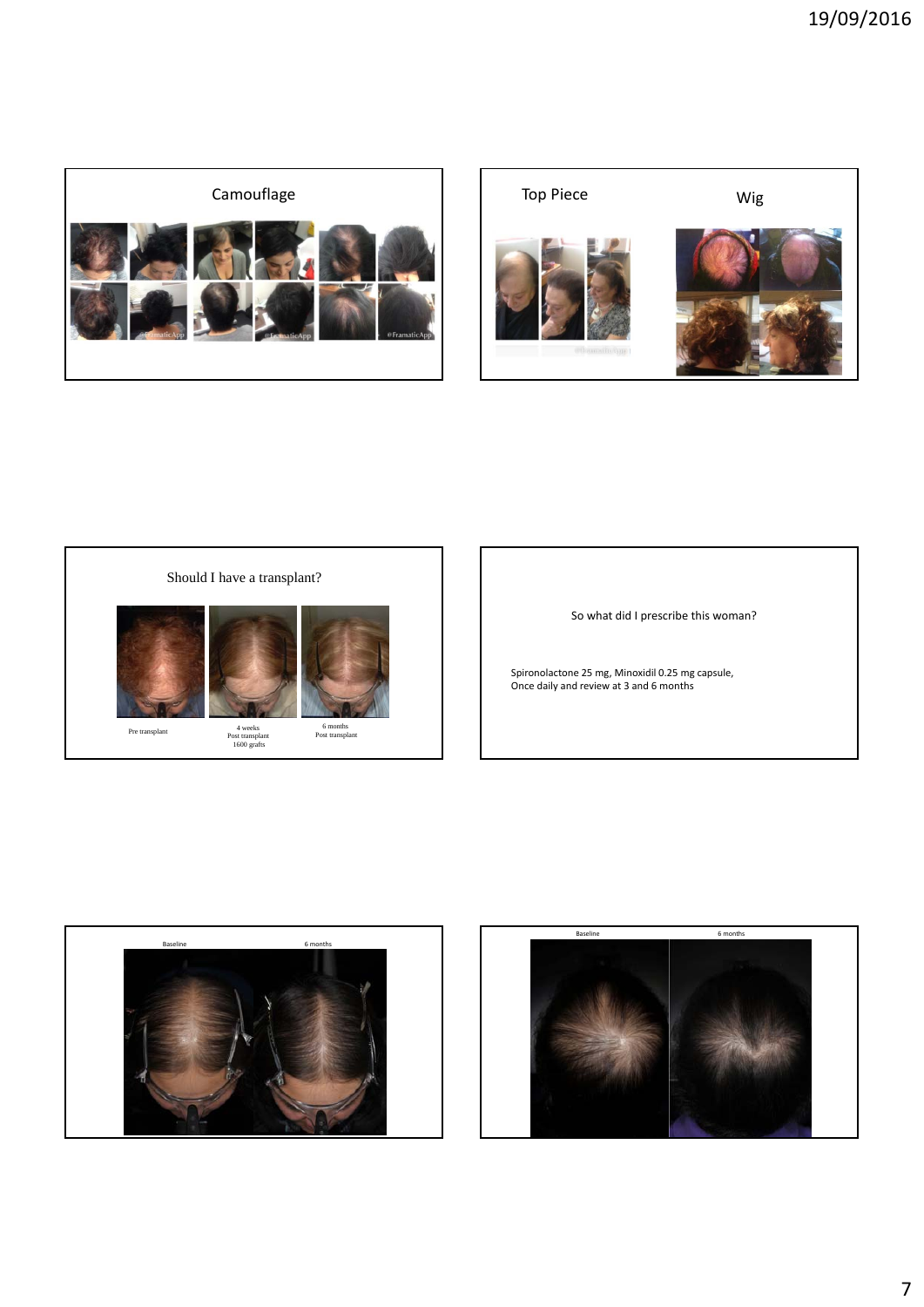## Oral Minoxidil for FPHL

Minoxidil is a FDA approved oral anti‐ hypertensive medication used in doses up to 100mg daily.

Minoxidil stimulates hair growth, but its use in female pattern hair loss (FPHL) is limited by potential adverse events including postural hypotension, fluid retention and hypertrichosis.



Patient 2

# Oral Minoxidil for FPHL Spironolactone is another Patient 3 FDA approved oral antihypertensive with antiandrogen activity. Spironolactone may arrest hair loss in FPHL and produce some hair regrowth in women with FPHL.

Oral Minoxidil for FPHL

To investigate the use of oral minoxidil and spironolactone in FPHL, 100 women with a Stage 2‐5 FPHL were enrolled in a pilot study and followed for 12 months.



## Oral Minoxidil for FPHL

Hair shedding was scored using a 6 point visual analogue scale.

Hair density was scored using a 5 point visual analogue scale.



6 point hair shedding visual analogue scale



- Mean age was 48.44 years (range 18-80). Mean<br>
Irair loss severity at baseline was Sinclair 2.79<br>
(range 2-5).<br>
Mean hair shedding score at baseline was 4.82.<br>
 Mean duration of diagnosis was 6.5 years (range<br>
0.5-30).<br>
•
- 
- 
- systolic and ‐6.48mmHg diastolic. Side effects were seen in 8 of women but were generally mild. Six continued treatment while 2 women who developed urticarial discontinued treatment.

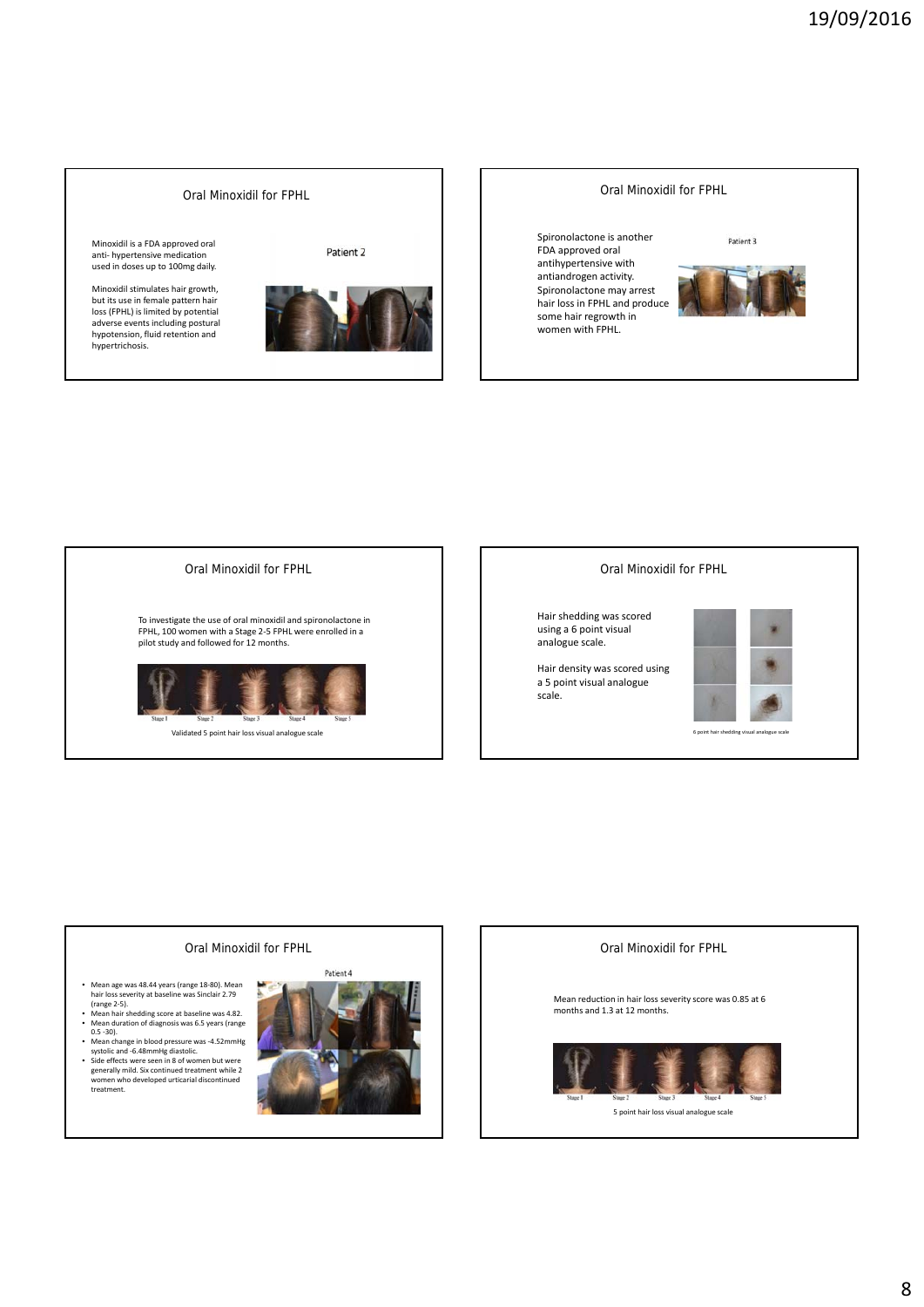#### Oral Minoxidil for FPHL

Mean reduction in hair shedding score was 2.3 at 6 months and 2.6 at 12 months.





## Oral Minoxidil for MPHL

Ethics approval has also been obtained to initiate phase IIb, multicentre, placebo controlled, dose ranging study with an active comparator in men.



What about men who have had transplants?

Also found to be useful in men who have previously had a transplant